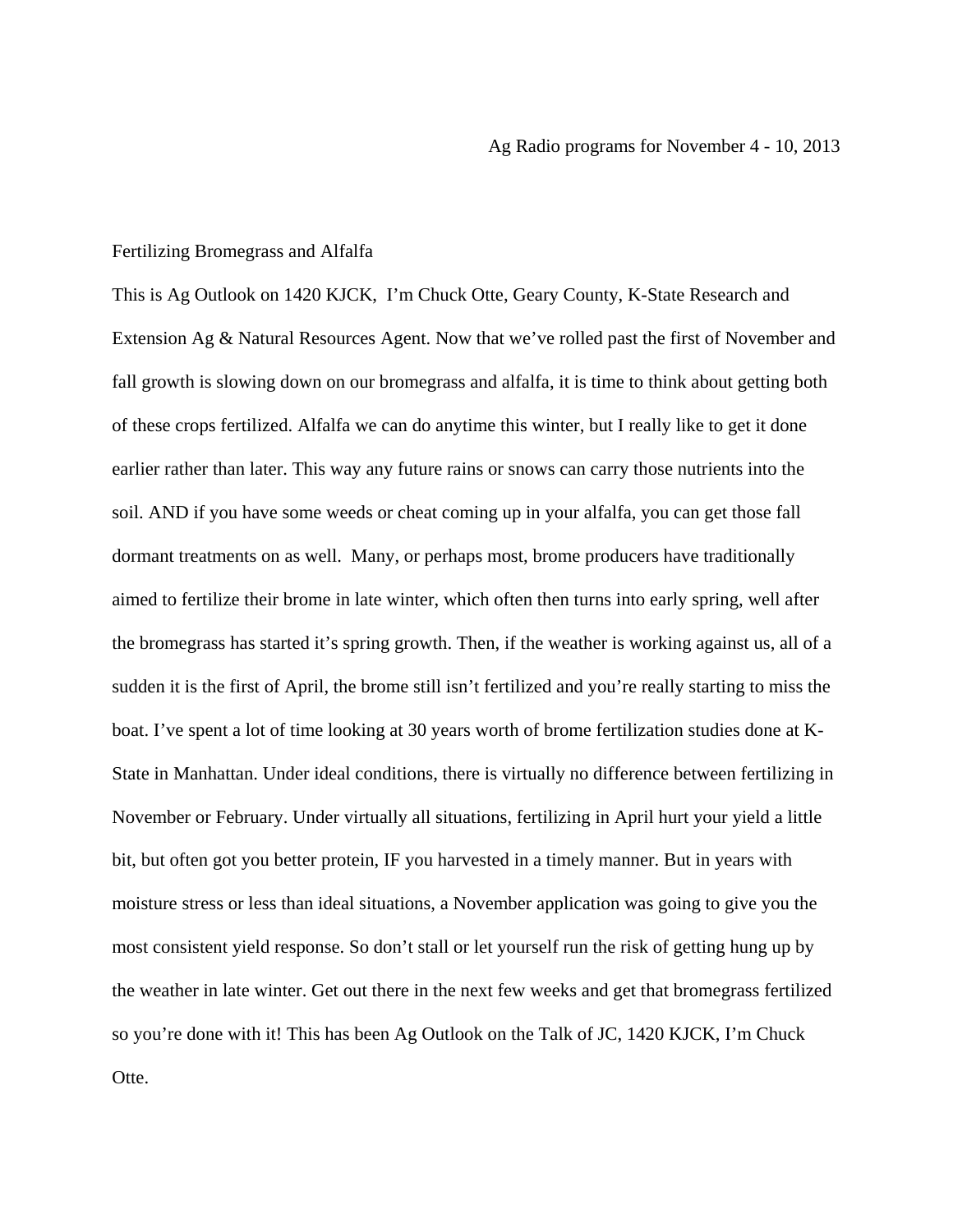## Bindweed and Musk Thistle Control

This is Ag Outlook on 1420 KJCK, I'm Chuck Otte, Geary County, K-State Research and Extension Ag & Natural Resources Agent. I've already talked several times this fall about weed control in the late autumn. Specifically, we are looking at bindweed and musk thistle for fall control but for very different reasons. Bindweed, a deep rooted really nasty perennial plant is busy moving as much food as it can into the roots for the winter. It is a very hardy plant, having come from the Ukranian region of Asia, and will keep growing in the fall until we start to routinely get temperatures down around 20 degrees. So we should still have a couple of weeks to get bindweed treated. Fall treatment gives us many options for herbicide control, depending on where the bindweed is growing. But perhaps the best news is that some of our lowest price options, like 2,4-D and Dicamba are very effective in fall treatments. Keep in mind that you need to couple this, where possible, with spring treatments to also get new seedlings and then you need to just plan to repeat this for several years. But you can have success. Musk thistle, on the other hand, is a biennial. It starts growing in the fall, overwinters and then grows very rapidly in late winter and spring. At this time of year, especially given the recent rains, most of the seeds that are going to sprout have and the small seedlings, or rosettes, are very susceptible to herbicides. In pasture settings, 2,4-D and dicamba can work very well. The addition of a few ounces of Tordon will also give you the added benefit of some soil activity just in case we have some late germinating plants this fall or next spring. So take advantage of these nice fall days, and go spray! This has been Ag Outlook on the Talk of JC, 1420 KJCK, I'm Chuck Otte.